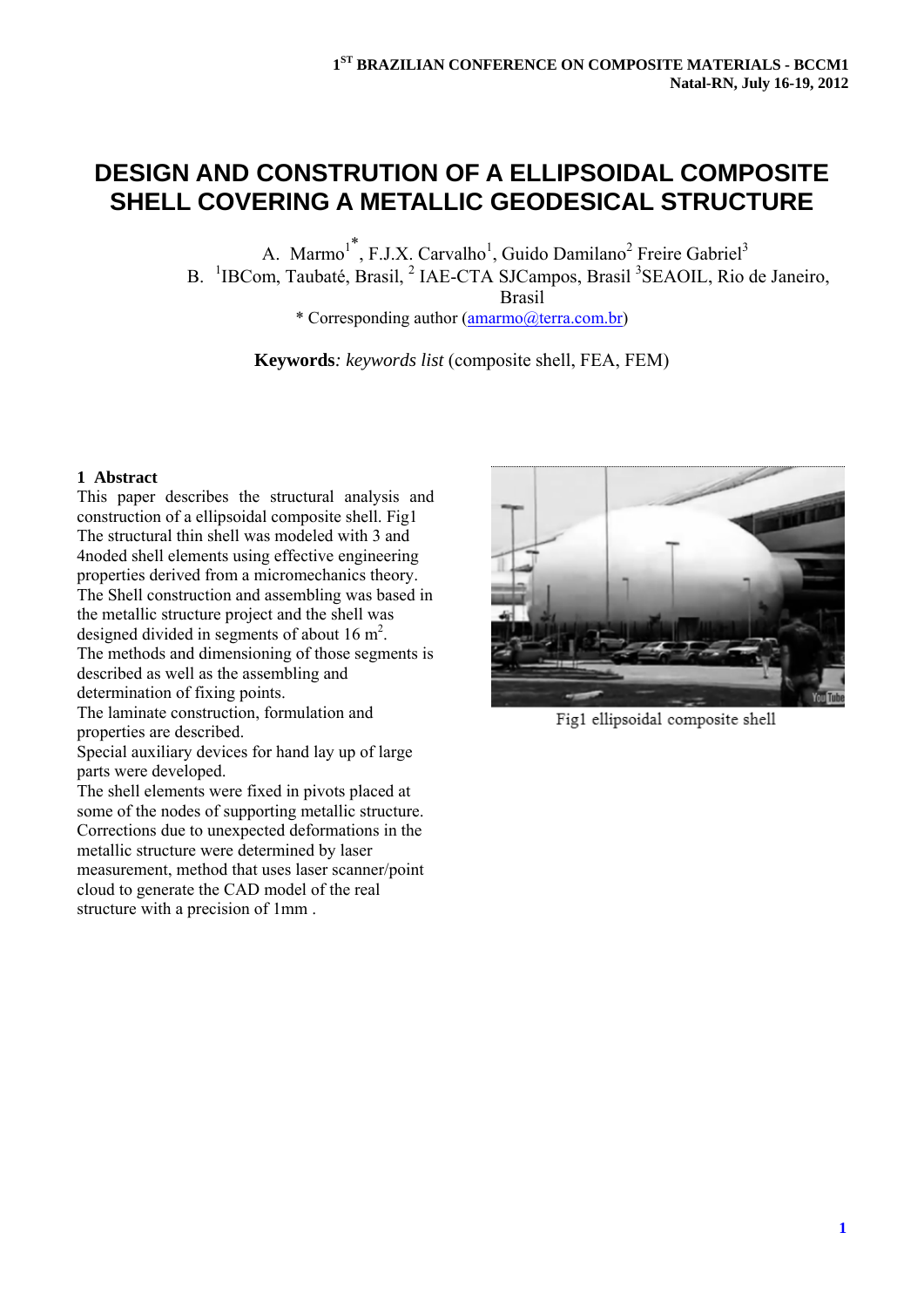## **Introduction**

The moldability of GRP composites makes this material suitable for complexes geometry building application, in this case, a ellipsoidal shell 14 m high with axis 36 m and 26m long, supported by a geodesic metallic structure.

The load considered for design was  $100\text{kgf/m}^2$  as resultant of all actuating loads over the shell. For construction facility, the complete shell was divided in several segments of about  $16 \text{ m}^2$  having each one a defined position in the final assembling. The composite parts were constituted of intercalated layers of chopped glass fiber mats and woven glass fiber roving with a special low smoke polyester resin that complies with the safety standards regulation for building application.

The parts were molded by hand lay up with some auxiliary devices facilitating the laminating of large parts.

Results of the finite element analysis of laminated composite thin shell structures are presented in the study. There is no need to discuss the importance of shell structures. Their efficient load—carrying capabilities have rendered their use widespread in a variety of engineering applications The continuous development of new structural materials leads to ever increasingly complex structural designs that require careful analysis.

Although analytical techniques are very important, the use of numerical methods to solve shell mathematical models of complex structures has become an essential ingredient in the design process. The finite element method has been the fundamental numerical procedure for the analysis of shells. The research activity in the area of finite elements for plate and shell structures spans a period of over three decades and continues to be very intense.

An important consideration discussed in is that shell finite elements are nowadays being integrated in CAD (Computer Aided Design) systems, exposing design engineers that are relatively inexperienced with the details of shell element technology to the use of such elements

#### Lamina and laminate characterization

The laminate composition was: Intercalated layers of glass fiber chopped mats and woven roving fabric.

The fiber weight fraction is 35% The resin was...........charged 50% in weight with hydrated alumina.

Total laminate thickness: 5.08 mm Fiber glass volume fraction: 23.9% 1.51  $g/cm^3$ Matrix resin plus alumina density: Laminate density: 1.77  $g/cm^{3}$ The polyester resin ........ charged with 50% of hydrated alumina complies with fire and low smoke emission regulations determinate by building authorities.

#### **Laminate Matrix A**

$$
A := \begin{bmatrix} 75088 & 22527 & 0 \\ 22527 & 75088 & 0 \\ 0 & 0 & 14868 \end{bmatrix}
$$

$$
\begin{bmatrix} \frac{75088}{5130742015} & -\frac{22527}{5130742015} & 0 \\ -\frac{22527}{5130742015} & \frac{75088}{5130742015} & 0 \\ 0 & 0 & \frac{1}{14868} \end{bmatrix}
$$

Modulus

$$
E1 = E2 = 68329.72 \text{kgf/cm}^2
$$

Ultimate shear stress  $= 1.73$  Mpa Total load to be absorbed by the shell 100  $\text{kgf/m}^2$  (surcharge)

#### **Results of the FEA**

The success of this model (3- and 4-noded shell elements with  $2x2x2$  reduced integration), in accurately predicting the structural behavior of the shell under simulated loading conditions, has led to FEA studies to determine the sensitivities of the shell's structural performance to material property distribution which arise from the variation in parameters, such as moduli of the constituents, fiber volume fraction, and ply arrangement of the laminates.

The  $\sigma_{11}$  and  $\sigma_{13}$  stresses distributions are due a maximum pressure of 1.0 kPa. The  $\sigma_{11}$  stresses, which are related mainly to the flexural behavior of the shell, are high at the sections along the major and minor axes of the elliptical shell where high bending moments, created by the external pressure, are experienced. The maximum  $_{11}$  stress is equal to  $0.32$  MPa (fig2)in compression for the inner fibers at the major axis section. The maximum shear stress  $\sigma_{13}$  is 1.73 MPa, which occurs at the neutral axis locations of the cross sections at the transition area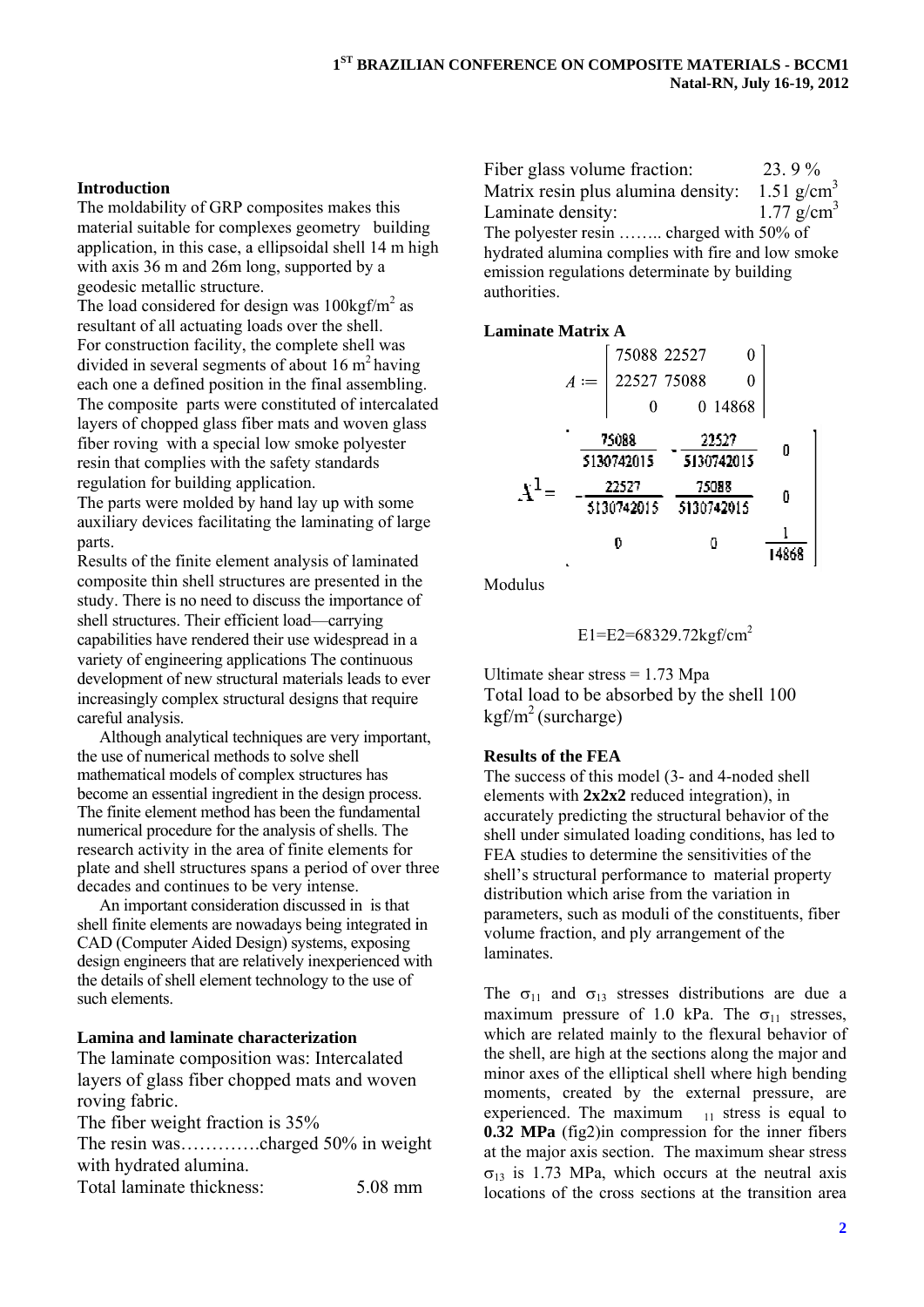of the shell where insert supports discontinuity is present.

The longitudinal  $(\epsilon_{11})$ , transverse  $(\epsilon_{22})$ , and throughthickness shear  $(\epsilon_{13})$  strain distributions due to the maximum pressure of 1.0 kPa for the model are described as follows. The longitudinal  $(\epsilon_{11})$  strain distribution at the cross section of the shell essentially results from the combined effects of the flexural deformation caused by the pressure loading, and the stretching created by the stack load. The transverse  $(\epsilon_{22})$  strain distribution is mainly determined by the Poisson's effect of the distribution is similar in trend, but lesser in magnitude. Note that a Poisson's ratio of 0.3 was used for the adopted material. Finally, a stress analysis cannot be concluded without mentioning the issue of failure. The failure criteria adopted was the : Maximum Stress Failure**.** 



Stress fields are much more complexes in composites, which can delaminate or have either fiber or matrix failure. The problems in defining failure modes for the composite shell and the Issue of what constitutes a proper failure criterion in predicting reasonable fatigue life for the shell must be addressed in future work.

## **Composite Shell fabrication**

The shell was divided in parts according to ellipsoid regions; moulds of different shape and size were produced. The parts were laminated in a provisory industrial hangar not far from the construction site and the lamination process was hand lay up. As the parts were large, a special laminating device was developed , consisting of a laminating roll with a long arm coupled to a resin dispenser. The resin already mixed with alumina is picked by a metering pump, and the catalyst is dosed proportionally to the resin flow before dispensing in the roll.

After cured parts are trimmed and kept in a social support to avoid deformation.

# **Assembling**

Parts are supported over composite skids placed at each metallic structure node, as shown at **fig 4**

Fig 4a External



Figure 4 b Internal

The parts junction was filled with a elastomeric adhesive filled with glass microspheres having a elongation compatible with maximum allowed shell displacement.

The shell structural design was based in the condition that the maximum metallic structure displacement should not be greater than 12 mm, otherwise the perfect assembling would not be possible.

The shell design was based on the metallic structure 3D CAD, with an offset of 50mm to accommodate any minor defects. Before starting the shell assembling, measurements were made using laser measurement method that uses laser scanner/point cloud to generate a CAD model of the real structure with a precision of 1mm.

The generated model was overlaid on the theoretical model in a CAD environment, using the concrete base as reference. This overlaid model made possible to map the real deformations of the metallic